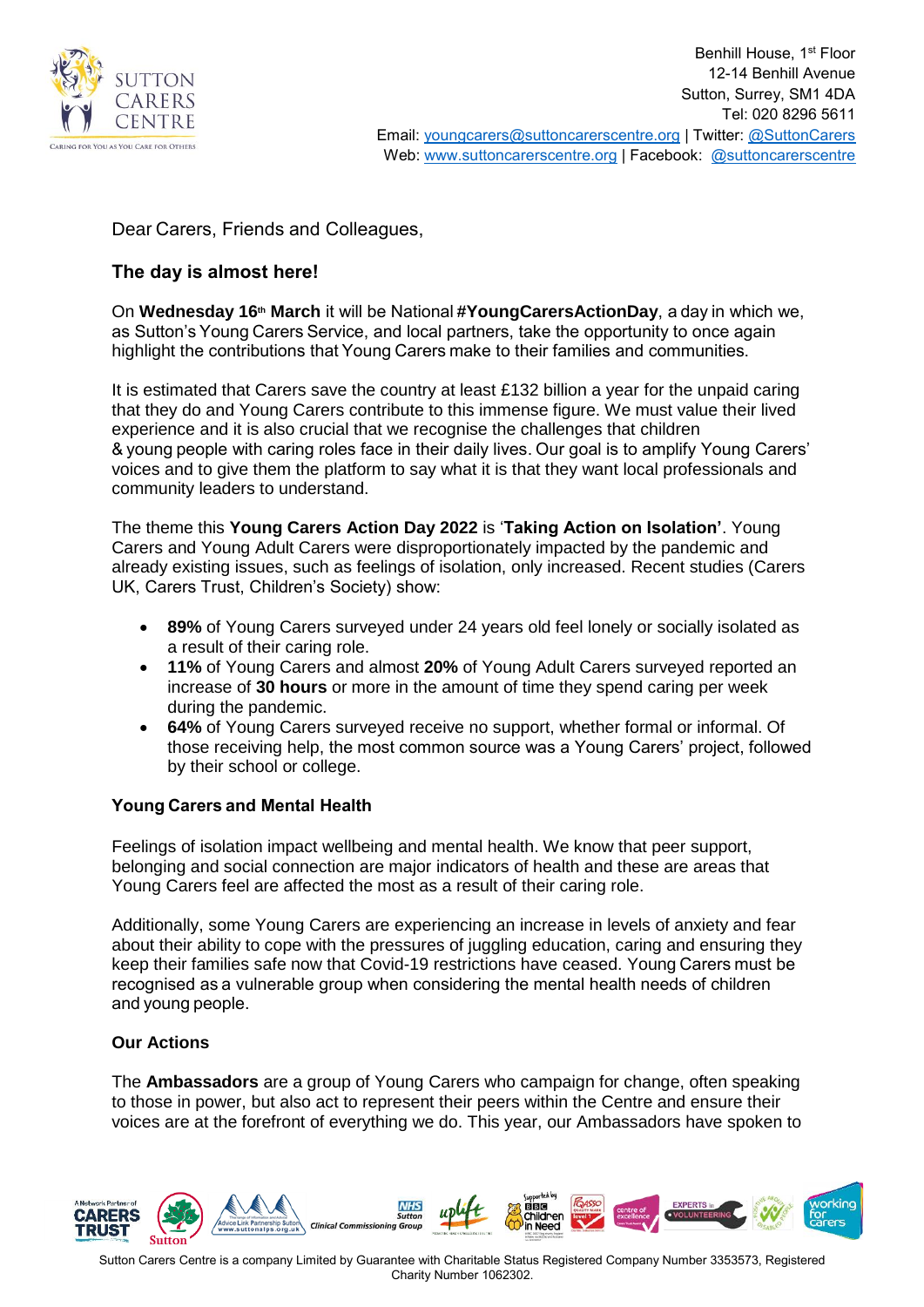

Benhill House, 1st Floor 12-14 Benhill Avenue Sutton, Surrey, SM1 4DA Tel: 020 8296 5611 Email: [youngcarers@suttoncarerscentre.org](mailto:youngcarers@suttoncarerscentre.org) | Twitter: [@SuttonCarers](https://twitter.com/suttoncarers?lang=en) Web: [www.suttoncarerscentre.org](http://www.suttoncarerscentre.org/) | Facebook: [@suttoncarerscentre](http://www.carers.org/sutton)

community leaders, presented at school assemblies, created lots of content for our social media platforms and most importantly shared their experiences with us. Most recently, one of our Young Carer Ambassadors, Isla Eldridge, was also a judge at the Sutton Community Awards.

On Young Carers Action Day 2022, we will be launching our **#StoriesNotStatistics**  campaign and sharing a poignant resource in which Sutton's Young Carers Ambassadors will share some of their stories around the impacts of caring. Our Young Carers Ambassadors decided that although statistics gave information on the impacts of caring, their lived experience is more than that and cannot be captured by just numbers.

This digital resource is an anthology of stories, poems, photography and artwork that all derive from the main 'isolation' narrative. The story-telling focuses on understanding the impact of isolation on Young Carers in their everyday lives. The Ambassadors also believed that it was important to include positive stories around finding solitude and taking time away from the noise of the world.

We want to continue to amplify Young Carers' voices, on a local and national level and will always ensure that their thoughts and ideas shape the Young Carers Service. Keep an eye on all our social media platforms and see how we mark Young Carers Action Day throughout the week.

During the week that Young Carers Action Day takes place, we will be running "Taking Action on Isolation" special sessions in all our groups: 'Chill & Learn', 'Passport' (emotional literacy) and Peer Support.

We are so proud that our **Young Carers Ambassadors** programme, which was relaunched exactly a year ago, has achieved so much in such a short time!

More information on Sutton's Community Awards can be found on the London Borough of Sutton website [here.](https://www.sutton.gov.uk/info/200436/customer_services/1470/sutton_s_annual_community_awards)

### **An update on Sutton Young Carers in Education (SYCiE project)**

In the past year, we have worked closely with 8 primary schools, 5 secondary schools and 2 colleges, who support their Young Carers by:

- Delivering Young Carer Awareness staff training.
- Delivering Young Carer Awareness assemblies.
- Running peer support and homework clubs.
- Completing and achieving 'The Young Carers in School' award.

We also want to take the opportunity to celebrate our 'Co-op Foundation 'iWill' projectfunded schools work. Schools are increasingly coming forward, asking what they can do to support Young Carers. This year Muschamp Primary and Tweeddale Primary Schools have worked hard to identify and support Young Carers in transition stages. We have trained school staff as well as a cohort of Young Carers in years 4, 5 and 6 who are now accessing in-school peer support. We are proud that both schools have invested in creating systems changes and are ensuring that Young Carers are identified and supported.

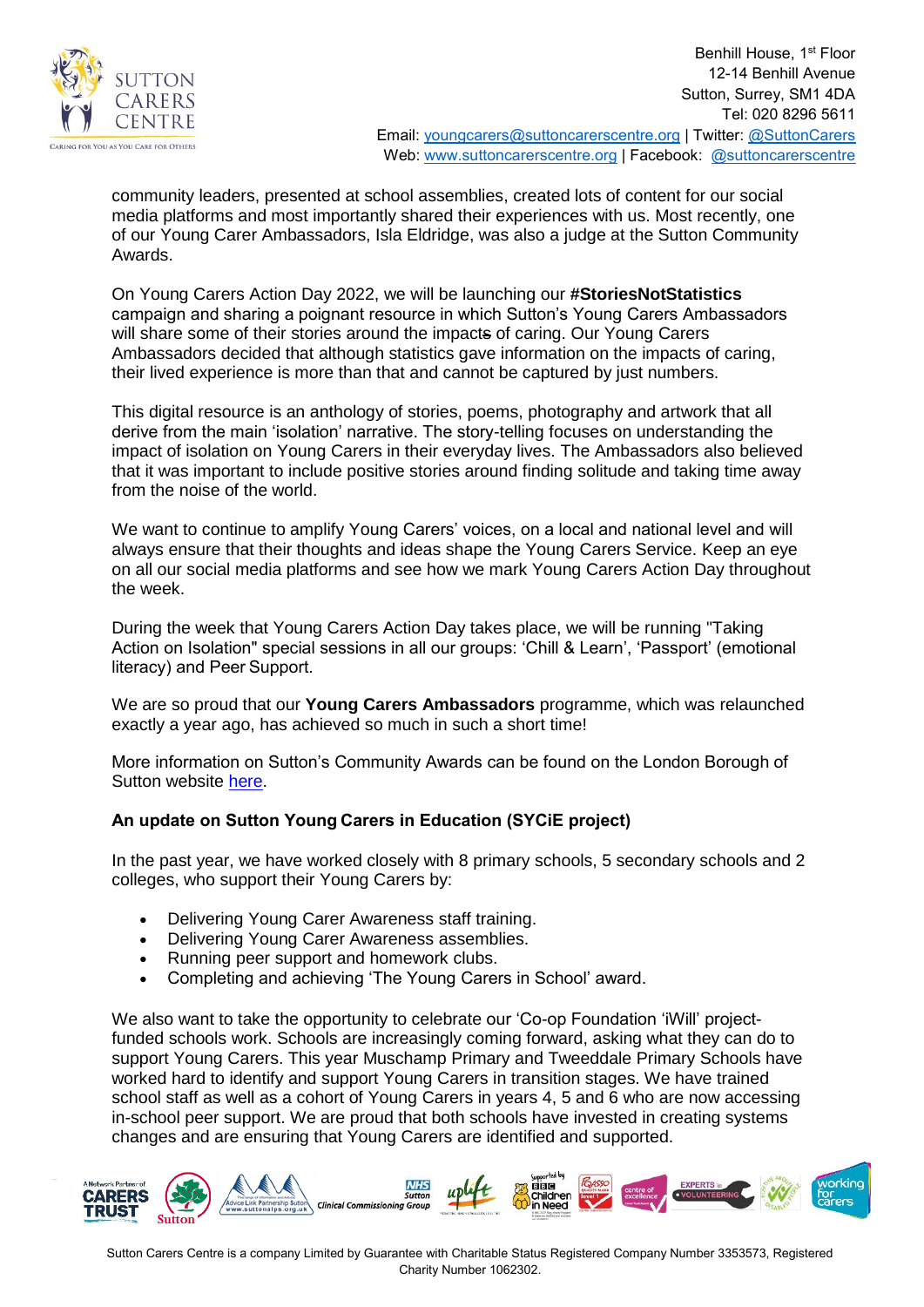

Young Carers tell us:

- *Having a named person in school that understands Young Carers needs has made a difference.*
- *I didn't know there were other Young Carers in my school, peer support has changed that.*
- *Having a space in school to complete work means I no-longer have detentions.*
- *I love school now, I can concentrate on my learning and leave the adults to do the adult things, which I didn't know were adult things!*

We are so pleased that the work our Service provides can continue, thanks to a further 3 years funding from BBC Children in Need, which ensures the continuation of the SYCiE (Sutton Young Carers in Education) Programme. The experience we've had over the past 4 years has taught us that offering resources directly to our education colleagues, whilst also helping to build that ongoing capacity, is key to creating systems-wide and community change. We look forward to our partnership work with more and more schools.

Lastly, we also are thrilled that we will soon have a commitment to another 5 - 7 years' funding from the London Borough of Sutton, unbroken support to Young Carers for around 3 decades.

### **How can you get involved?**

- Be a part of Young Carers Action Day - check out the resources available [here.](https://carers.org/young-carers-action-day-2022/young-carers-action-day-2022-1)
- View our Young Carers Ambassadors digital resource [here](https://www.suttoncarerscentre.org/youngcarersactionday2022) and share it with friends, family and colleagues.
- Don't forget to send us your 'Solitude Tune' to be included within our Young Carers Ambassadors' Music Playlist. Submit your song [here.](https://forms.office.com/pages/responsepage.aspx?id=dhU2l9NCvku0dwgrSg6h89o2lm5thj5HgYPY4xTXp1BUOTdVVDNNOUMxOFQ5MVlUUFgxWVZZOUNZTC4u)
- Continue to work with us to identify Young Carers. If you need refresher training for staff or for Young People, please contact us to discuss.
- Keep updated with Young Carers' issues, support services and events by following us on Instagram [@SuttonYoungCarers,](https://www.instagram.com/suttonyoungcarers/) Twitter [@SuttonCarers,](https://twitter.com/SuttonCarers) Facebook [@SuttonCarersCentre,](https://www.facebook.com/SuttonCarersCentre) YouTube [@SuttonCarersCentre](https://www.youtube.com/channel/UCx82OR_e0qswO7NkynsP0fw) or via our website [here](https://www.suttoncarerscentre.org/youngcarersactionday2022) and our Carers Trust page [here.](https://carers.org/help-and-info/carer-services-near-you/138-sutton-carers-centre)
- Stay connected nationally to Carers Trust by following them @CarersTrust or via their website [here,](https://carers.org/resources/all-resources) which has lots of information for professionals.
- Volunteer your time or your expertise we have roles waiting to be filled.
- Fundraise for Young Carers and their families.
- Donate directly via our JustGiving page [here.](https://www.justgiving.com/suttoncarerscentre)
- Share your good work with us so it can celebrated, we can learn from you, and we can build the local and national evidence-base of what works best for Young Carers and their families.
- Spread the word through social media by sharing Sutton Carers Centre and other local partner's posts by using the hashtags **#StoriesNotStatistics**, **#YoungCarersActionDay, #YCAD** and **#SuttonCarers**. Please tag @CarersTrust and not forgetting @SuttonYoungCarers on Instagram, @SuttonCarers on Twitter, or @SuttonCarersCentre on Facebook.